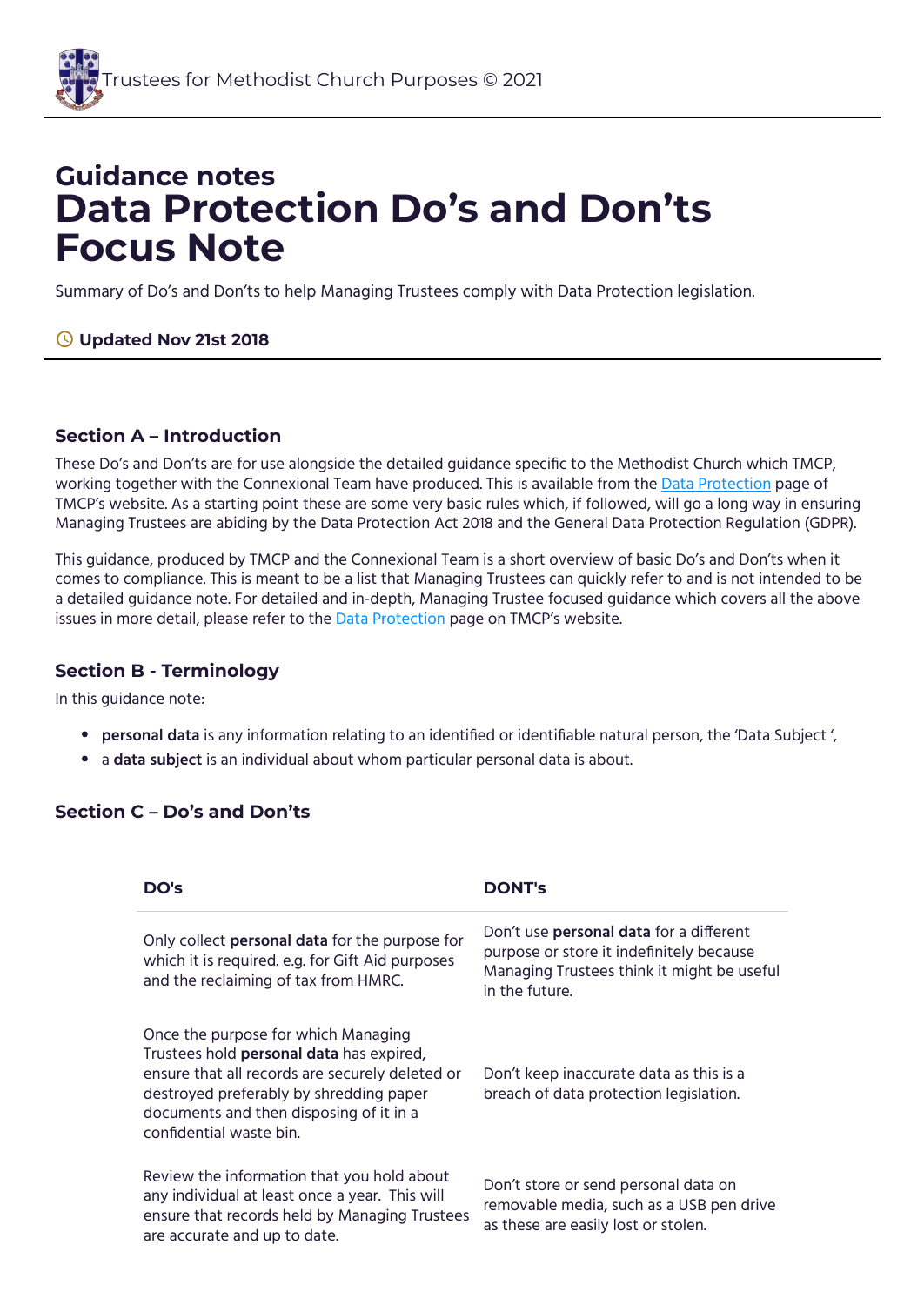#### **DO's DONT's**

Once an electronic device has come to the end of its shelf life, ensure that ALL data/information is erased and that the hard drive is wiped. Ideally the device should be disposed of using professional services but the only real way to guarantee erasure is to destroy the device completely.

Always remember that a **data subject** has the right to see the information/data Managing Trustees are holding about them. Managing Trustees need to be careful as to what information is held and ensure that it can be retrieved quickly.

Managing Trustees should ensure that **personal data** is held in such a way that it can be accessed quickly in the event of an individual making a request to access their **personal information**, a "Data Subject Access Request".

Managing Trustees should ensure that all computers, screensavers and documents are password protected. Passwords should be at least 8 characters long and include upper and lower characters as well as symbols and numbers.

Hint: replace an 'E' for a '£' symbol. Non-European keyboards don't have them.

All communications sent electronically which contain **personal data**, especially sensitive (known as "special category") **personal data** should always be encrypted.

Managing Trustees should ensure everyone is familiar with all data protection policies and procedures. Keep a record so Managing Trustees can demonstrate this requirement has been complied with.

Access the toolkit of data protection guidance, policies and best practice that continues to be developed by TMCP and the Connexional Team and is available from the Data [Protection](https://www.tmcp.org.uk/about/data-protection) page on TMCP's website.

For Managing Trustees that have offices, ensure that all visitors are escorted out of the office/building to ensure that there is no access to unauthorised areas.

Don't encourage the use of personal devices for Church business. Wherever possible issue phones, laptops etc to individuals for official business and ensure that these are returned at the end of that person's role or stationing.

Don't write any comment about an individual that Managing Trustees cannot defend if challenged. Personal opinions are classied as **personal data** and Managing Trustees should assume that everything may be read by the **data subject**.

Don't amend or destroy **personal data** that you know is subject to a request from an individual to access their **personal information**, a "Data Subject Access Request".

Don't write passwords down and ensure you change them at least every 60 days.

Don't send confidential communications by email if possible but at the very least such communications should be encrypted.

Don't open emails from unknown sources. If the email appears suspicious, check with the sender by phone before reading and opening any attachments.

Don't ignore software security updates on devices. Failure to do so can leave devices open to hackers and cyber-theft.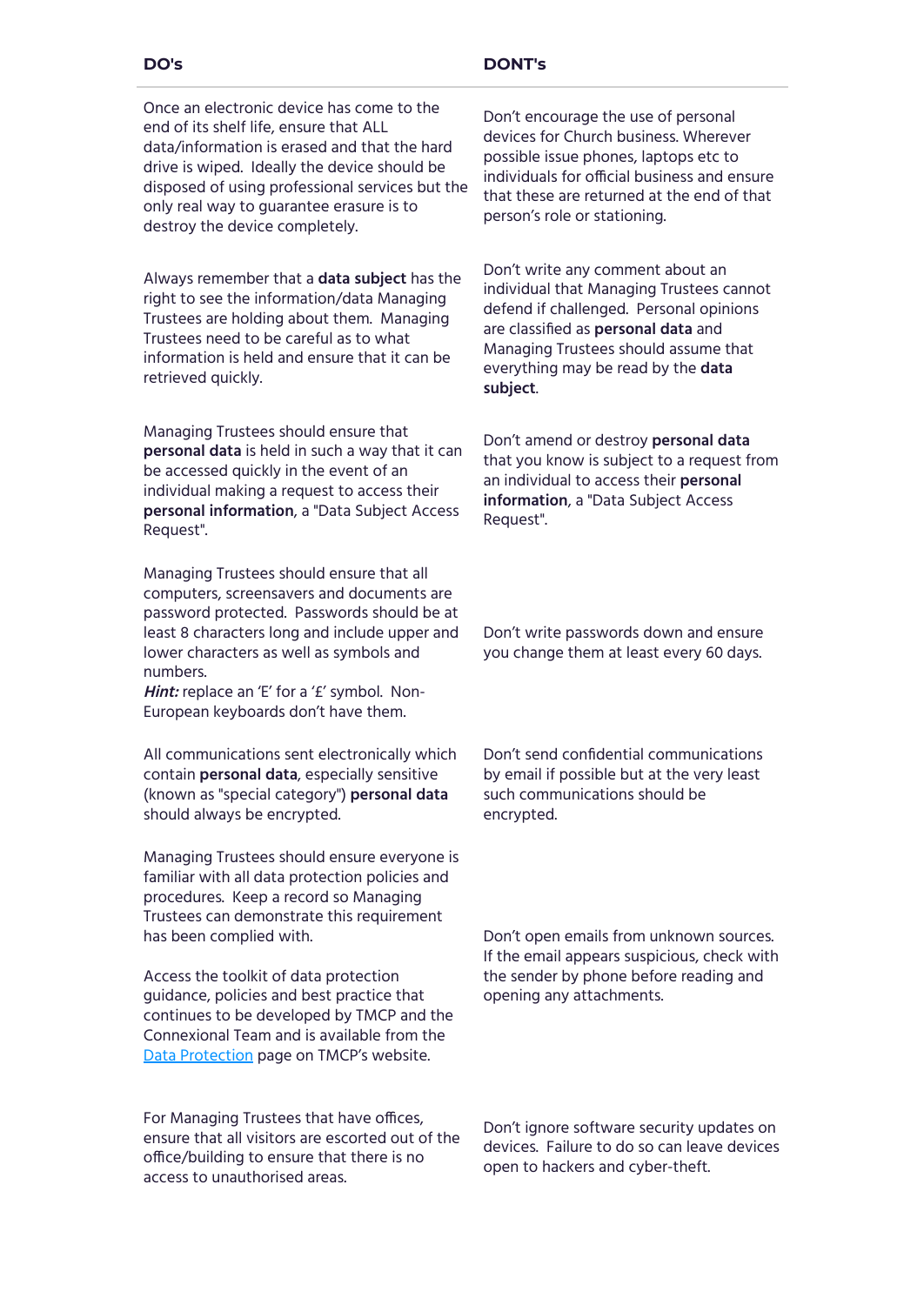#### **DO's DONT's**

Keep a record of any data breach using the Breach Record for [Managing](https://www.tmcp.org.uk/about/data-protection/resources/standard-documents-and-forms/breach-record) Trustees. For guidance on what constitutes a data breach, how to avoid breaches and what to do if one occurs refer to Step 8 of the 9 Steps for [Methodist](https://www.tmcp.org.uk/about/data-protection/resources/guidenotes/9-steps-gdpr) Managing Trustees to Take Now to Comply with GDPR, the A to Z at the end of the [Security](https://www.tmcp.org.uk/about/data-protection/resources/trustee-documents) Policy and the Breach Policy [\(Interim\).](https://www.tmcp.org.uk/about/data-protection/resources/trustee-documents)

Don't routinely pass on personal data to a third party without consent except in [accordance](https://www.tmcp.org.uk/about/data-protection/managing-trustees-privacy-notice#5) with section 5 of the managing Trustees Privacy Notice. For guidance on consent and the limited times when consent is required please refer to the Lawful Bases [Guidance](https://www.tmcp.org.uk/about/data-protection/resources/guidenotes/lawful-bases-guidance) Note and the Lawful Bases Fact Sheet 4 – [Consent](https://www.tmcp.org.uk/about/data-protection/resources/guidenotes/lawful-bases-guidance#fs4) in particular

Don't assume that a **data subject's** consent will last forever. They have the right to withdraw their consent for the processing of their data.

Be safe; if you are not sure ask for advice from [TMCP](mailto:dataprotection@tmcp.org.uk) regarding general data protection matters and the [Conference](mailto:dataprotection@methodistchurch.org.uk) Office for queries specifically relating to safeguarding or complaints and discipline matters.

Don't assume that data protection doesn't matter – IT DOES.

### **=> Remember to keep all personal data secure, condential and treat it as if it were your own.**

**If Managing Trustees have any queries then please contact TMCP [\(dataprotection@tmcp.org.uk\)](mailto:dataprotection@tmcp.org.uk) for further assistance regarding general data protection matters and the Conference Oce for queries specically relating to safeguarding or complaints and discipline matters [\(dataprotection@methodistchurch.org.uk\)](mailto:dataprotection@methodistchurch.org.uk).**

v2.0

# **Disclaimer**

Please note that this document is to provide guidance and assistance to Managing Trustees and their professional advisers. This guidance note is general in nature, may not reflect all recent legal developments and may not apply to the specific facts and circumstances of any particular matter.

Also note that nothing within the documents and guidance notes provided by TMCP nor any receipt or use of such information, should be construed or relied on as advertising or soliciting to provide any legal services. Nor does it create any solicitor-client relationship or provide any legal representation, advice or opinion whatsoever on behalf of TMCP or its employees.

Accordingly, neither TMCP nor its employees accept any responsibility for use of this document or action taken as a result of information provided in it.

Please remember that Managing Trustees need to take advice that is specific to the situation at hand. This document is not legal advice and is no substitute for such advice from Managing Trustees' own legal advisers.